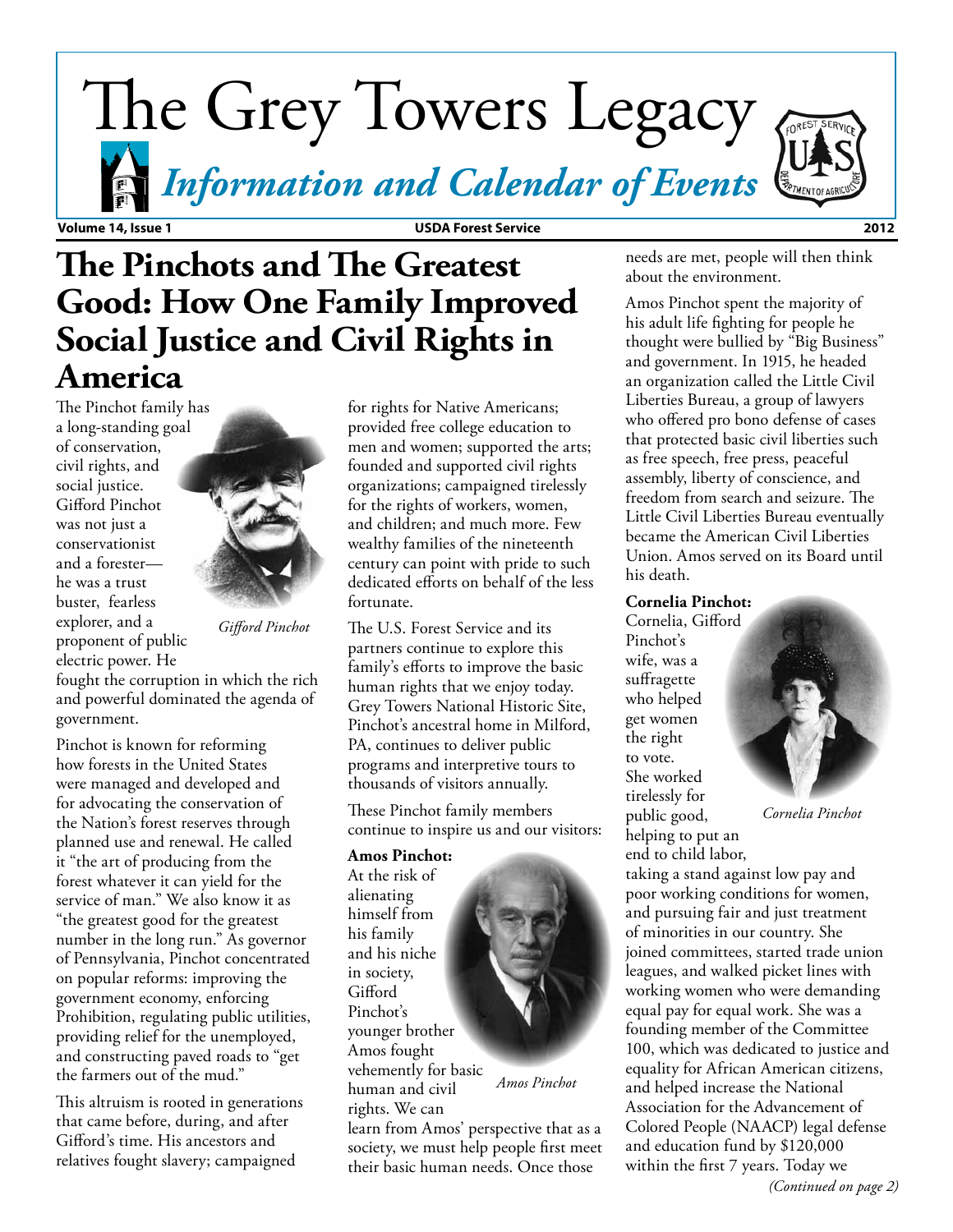### **The Pinchots and the Greatest Good (continued)**

can revisit Cornelia's viewpoint that women—as a strong block of constituents—can bring about change in a society.

### **Antoinette Pinchot Johnstone:** Like

her brothers Gifford and Amos, Antoinette (Nettie) was raised in an atmosphere surrounded by the arts, natural beauty, and humanitarian causes. In 1892, she married Sir



*AntoinettePinchot Johnstone*

Alan Johnstone, a British Diplomat. She was known to direct her energies toward promoting social causes. During World War I, Antoinette organized and managed the large American hospital near Paris. While living in Holland, she was instrumental in bringing relief to British soldiers who escaped from German prisons.

**Peter Cooper:** Peter, Cornelia Pinchot's great-grandfather, was an American industrialist, inventor, and philanthropist. Because he believed that men *and* women deserved a free education, he created



*Peter Cooper*

the Cooper Union for the Advancement of Science and Art in 1859 in New York City. Cooper Union provided a location for local citizens to participate in social and political debates and hear free lectures on science and government. It also served as the place where some of our country's most important organizations, such as the Red Cross and NAACP, were organized.

Cooper organized the privately funded United States Indian Commission, dedicated to protecting and elevating Native Americans in the United States and eliminating warfare in the western territories. His altruism was felt throughout the generations, as evidenced in a letter he wrote to the governor of New York in 1867: *"A good human intelligence feels bound to use all its powers to accomplish the greatest good for the greatest number of people."* Hmmmm….sounds familiar!

#### **James Pinchot:**

According to Gifford Pinchot, it was his father James whose "…*foresight and tenacity were responsible…for bringing Forestry to this continent. That being true, he was and is fairly entitled to be called the Father of* 



*James Pinchot*

*Forestry in America."* It was James who encouraged Gifford to pursue a career in forestry when no such profession existed in America. He also endowed the Yale School of Forestry and dedicated a portion of his Grey Towers estate to establish the Milford Forest Experiment Station, the first of its kind in the United States.

James participated in the financing and founding of the National Academy of Design and the American Museum of Natural History. He was also instrumental in bringing the Statue of Liberty to America. He held positions with the National Geographic Society, Washington Academy of Sciences, and the Society of American Foresters. He was founder of the first association in America for providing model tenements for the poor, a project in which he remained actively involved until his death in 1908.

### **Amos Richards Eno:**

Gifford's maternal grandfather was a successful businessman and philanthropist from Simsbury, CT. He was a founding benefactor of the Simsbury Free



*Amos Richards Eno*

Library, among other philanthropic gestures. Amos built the Fifth Avenue Hotel at 23rd Street in New York City, known in the 19th century as "Eno's Folly" since it was considered too far uptown to be successful. He founded the Second National Bank of New York, headquartered at the hotel, which was hit by scandal when Amos' son embezzled millions of dollars and then fled to Canada to avoid prosecution. Amos personally repaid the millions that were stolen to the depositors. He owned the land that is now occupied by the iconic Flatiron Building and the swampy hunting grounds now known as Madison Square Park, where the official rules of baseball were developed because he allowed baseball teams to practice there.

Want to learn more about these fascinating family members? If so, ask us about the walking tours of both Milford and New York City, the lecture/ film series, and the publication "The Pinchots of Grey Towers: One Family, One House, One Legacy."

*"A good human intelligence feels bound to use all its powers to accomplish the greatest good for the greatest number of people."*

 *—*Peter Cooper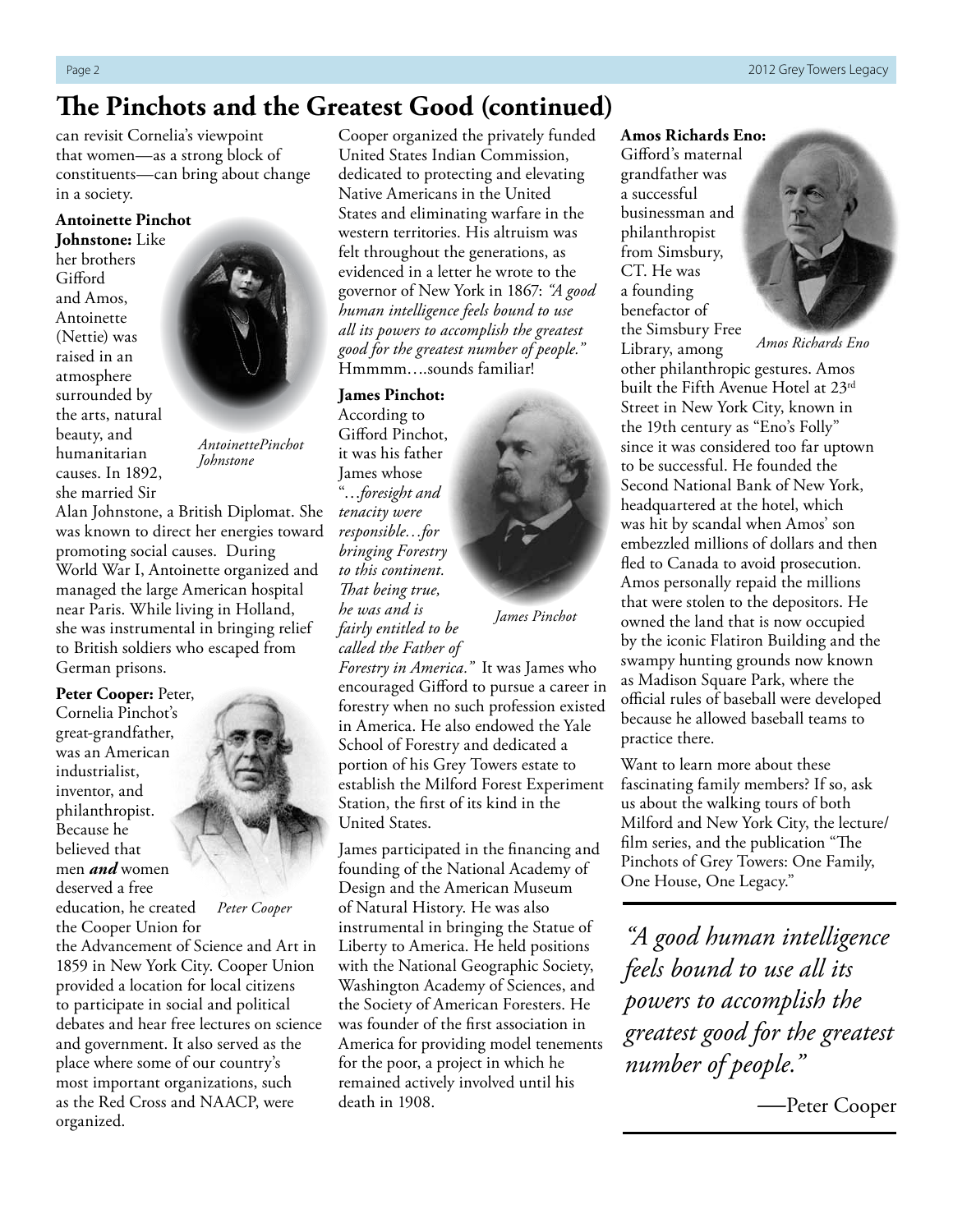# **Cornellia's Moat Adds Architectural Cleverness to the Landscape**

When Cornelia Pinchot was redesigning the Grey Towers landscape after she and her husband Gifford inherited the property, she wanted to increase the amount of flat terrain that was next to the mansion. From 1927 to 1931, Cornelia worked with landscape architect Chester Aldrich to design an extension of the East Terrace and the half-moat that sits about 14 feet below it.

The resulting wall helped dramatize the view of the mansion as visitors approached from below by visually heightening the house from that angle, an effect that is still visible today. The moat is a clever play on the French chateau style of the home.

Cornelia covered the new curved stone wall in cascading branches of forsythia planted in pockets in the wall. She then added several varieties of water lilies and goldfish to the moat and planted a hemlock hedge east of the moat to enclose this new garden feature.

Today the moat is a favorite spot for all Grey Towers' visitors, especially on a warm summer day when one can sit along the stone walls and enjoy the lush plant life, goldfish, frogs, and the pair of 350-pound lead turkey sculptures.



*Blooming forsythia in the moat dramatizes the view of the mansion.*

The sculptures were purchased from Mr. Aldrich, although he originally offered them as a gift "as a slight token of [his] thankfulness for Milford hospitality." The moat is a wonderful place for visitors to reflect, be inspired, and imagine what life was like at Grey Towers almost a century ago.



*Water lilies in the moat are enjoyed by visitors and frogs.*

Here are some commonly asked questions about the moat:

#### *How wide is the moat?* The curved moat is 17 feet wide.

*How much water does it hold?*

35,000 gallons.

#### *What happens to the fish and frogs in winter?*

They overwinter in the moat without any problems. A larger threat is the great blue heron that stops by for breakfast throughout the spring and summer!

### *How is the moat cleaned?*

Every spring the Forest Service staff catches the fish in nets and places them in temporary water tanks so the moat can be drained and cleaned. More than 2 tons of beech leaves and nuts are removed each year and stored for use as compost.



*Local artists gain inspiration from such Grey Towers landscape features as the moat.*

# **New Guide to Trees of Grey Towers Available in 2012**



A new guide that introduces visitors to more than 30 prominent members of the Grey Towers' tree community will be available in 2012. Use the illustrated booklet on a self-guided stroll through the landscape or during one of our guided tree walks. It is filled with interesting facts and tidbits about the 30 trees, what products they provide, and what threatens them today, among other information.

Visitors who enjoy the new **Guide to Trees of Grey Towers** will understand and appreciate why Gifford Pinchot said, *"By George, I'd like to come back 100 years from now and see my trees."*

Ask to borrow a copy of the tree guide at the ticket counter while you are visiting Grey Towers and be inspired by the same tranquil landscape that encouraged the Pinchot family to accomplish all that they did for our Nation!

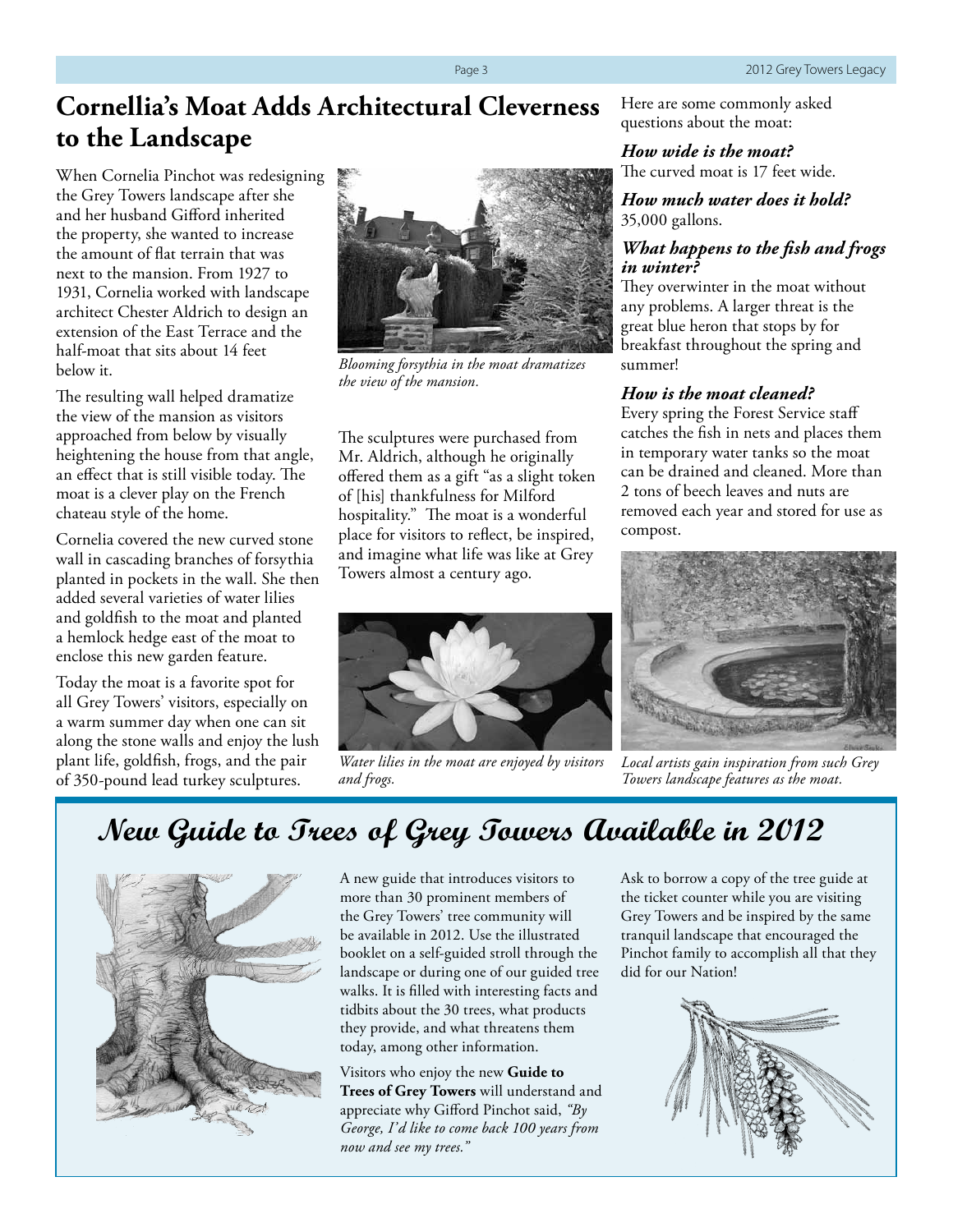## **Festival of Wood Promotes "Goods From the Woods" August 4–5, 2012**



*The Festival of Wood helps us recognize the many ways we use wood in our everyday lives and how sustainably managed forests can provide that wood today while ensuring forests for the future.*

The Festival of Wood will be held August 4–5 in 2012. This popular festival has gained a reputation for helping thousands of people make the connection between a sustainable marketplace and sustainable management of forests. Since 2004, we have successfully expanded the festival's activities, programs, and events to help celebrate our natural and cultural heritage of wood. Most events are free!

### **Highlights of the 2012 Festival:**

**Unique wood crafts** and art will be exhibited, sold, and demonstrated. These include wood furniture, pipe boxes, Shaker boxes, sawdust folk art, wooden snowflakes, wooden bowls, wood turning, fretwork, and hand-carved sculpture,

among others. The crafts component of the festival, which is cosponsored by the Pocono Arts Council, illustrates how wood is used to create beautiful objects that we use in our everyday lives.

**Children's activities** will include games and toys that contain wood and wood products. Children can build bluebird nest boxes (from wood, of course!) and learn about habitat conservation. Live amphibians and reptiles will visit.

**Free music** with wooden instruments will be provided each day.

**Educational exhibits** and handouts will be provided by a variety of organizations and agencies. Topics will include reintroducing the American chestnut, the next generation of landowners, tree identification, U.S. Forest Service wood technology initiatives, and reducing your *Local craftsman Ed Yountz demonstrates*  carbon footprint.

**All three floors of the historic mansion**  are open for visitors both days. There will be a \$5 fee.

The Festival of Wood is a collaborative project of the U.S. Forest Service at Grey Towers; Grey Towers Heritage Association; Pocono Arts Council; and many, many community partners.

Applications for food vendors, wood crafters, and educational exhibitors can be downloaded from our Web site at **www.fs.fed.us/gt**. Festival programs and site maps will also be available on the Web site.



*wood turning on a lathe.*



*Bill Dauer (right), a U.S. Forest Service employee from Durham, NH, explains the intarsia wood craft technique to a festival visitor.*

**CONSERVATION EDUCATION AT GREY TOWERS OFFERS UNIQUE FOREST PROGRAMS, PROMOTES NATURAL RESOURCE STEWARDSHIP**



**Teachers:** Are you looking for a way to...

- Link the past with the present and make it relevant to the future?
- Bring history, civics, and forest ecology alive?
- Illustrate the connections between the disciplines that your students study in school?
- Provide your students with an opportunity to earn extra credit?

Our conservation education programs provide these opportunities by focusing on…

- Why it is important to care for our forests.
- The belief that the natural resources on our public lands should benefit all citizens.
- Conservation history and our individual responsibilities as citizens and stewards of the land.

In addition, a visit to Grey Towers National Historic Site will introduce your students to the Pinchot family legacy and the contributions they made to social, economic, and political reforms at the local, State, and Federal levels as well as their support of the arts and education.

Visit our Web site at **www.fs.fed.us/gt**  to learn more about specific programs for students, or call us at 570–296–9630.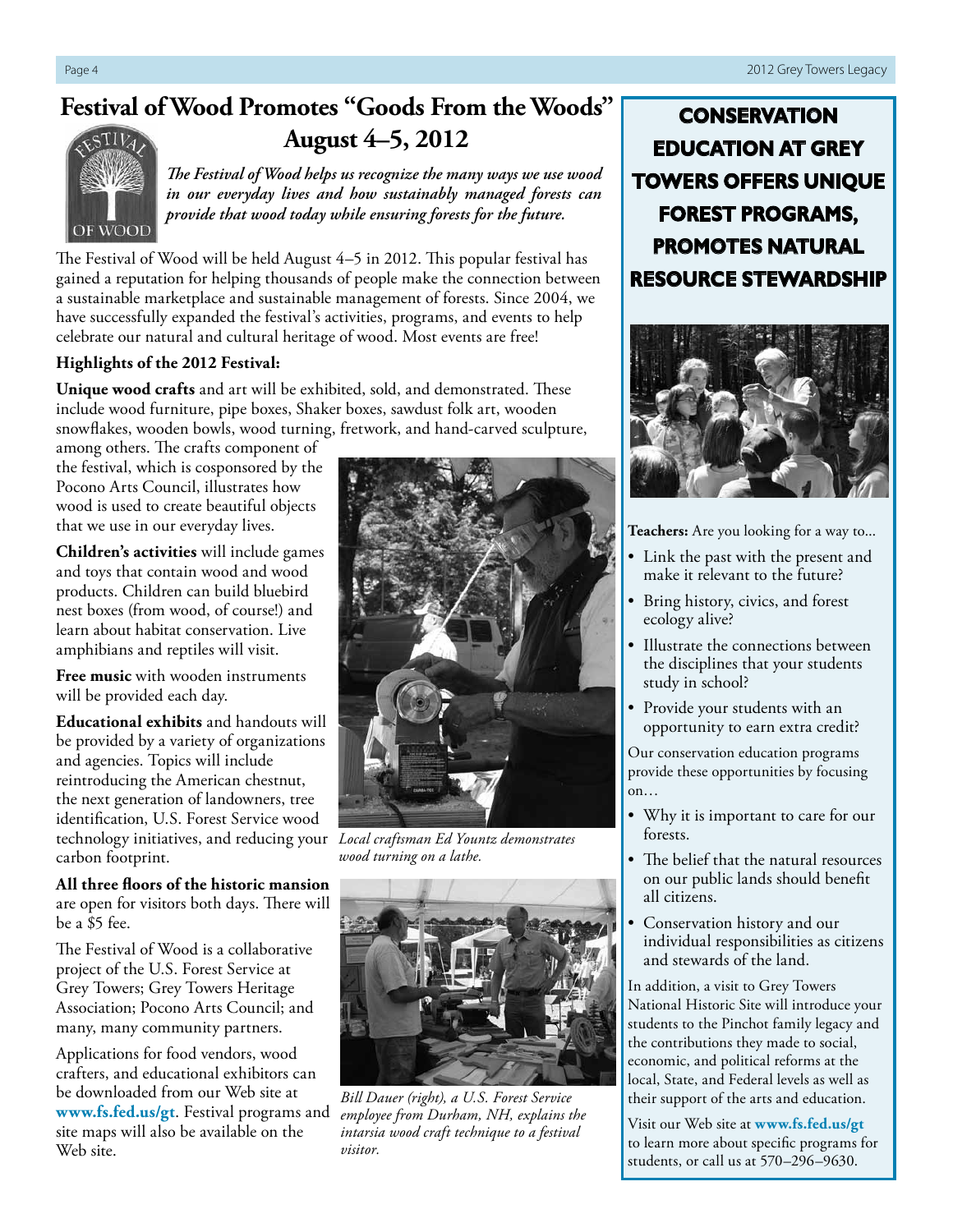# *Frequently Asked Questions:*

### *What is Grey Towers?*

Grey Towers is a 44-room French chateauesque mansion that was built in 1886 by James Pinchot. Today it is administered by the U.S. Forest Service and serves as an education and leadership development center for natural resources. It was donated to the public in 1963 by Dr. Gifford Bryce Pinchot to carry on the legacy of his father, Gifford Pinchot, eminent conservationist and two-term Pennsylvania governor.



*Grey Towers serves as an education and leadership development center for natural resources.*

### *What did Gifford Pinchot accomplish?*

As founder and first chief of the U.S. Forest Service, Gifford Pinchot introduced and then put into practice the groundbreaking concept of conservation—the sustainable use of our natural resources. Gifford was an eminent conservationist who helped create the National Forest System, which today comprises over 190 million acres. Gifford and his wife, Cornelia, made tremendous changes in the economic, social, and political climate of the Commonwealth.

### *Who were some of the other Pinchots?*

James and Mary Pinchot, Gifford's parents, built Grey Towers in 1886. James grew up in Milford and became a wealthy businessman who made his fortune in wallpaper. As patrons of the arts, James and Mary were supporters of the Hudson River School, and James was co-founder

of the American Museum of Natural History in New York City. James had a strong conservation ethic and vision for the Nation, and both parents encouraged their son Gifford to pursue forestry as a career. Amos Pinchot, Gifford's brother, was his political confidante and advisor, a lawyer who helped found the American Civil Liberties Union. Their sister Antoinette married a British diplomat and focused her energies on social causes in Europe, including running the American hospital in France during WWI.

### *Were the gardens at Grey Towers always so lavish?*

No. Although the grounds included a large rose garden and apple trees when James and Mary Pinchot lived there, Grey Towers was mostly a working farm. It wasn't until Gifford and his wife Cornelia Bryce Pinchot moved to Grey Towers in the 1920s and 1930s that the gardens, under Cornelia's planning and vision, began to take shape. Cornelia worked with landscape architects and designers to add all the plantings and stone features in the landscape, including the buildings. She and Gifford planted over 100 trees.

### *Why can't we see the upper floors of the mansion?*

The second and third floors of the mansion have been renovated as an active conference center, in keeping with the original intent of the gift of Grey Towers from Dr. Gifford Bryce Pinchot. He wanted to make sure Grey Towers continued to be a place where dialogues and conversations about natural resource conservation continue to take place, just as they did when his father lived there. Check the calendar schedule to find out when a three-floor tour or an Open House is offered to give visitors a look at those upper floors.

### *Who can use the Conference Center at Grey Towers?*

Any natural resource agency, group, association, or organization that is working on conservation or has natural resource conservation as its mission.

### *What can I do at Grey Towers?*

You are encouraged to join us on a guided tour of the first floor of the mansion and

the grounds. You can also walk around the grounds, see the historic gardens, or take a hike on our Forestry Trail. We show free visitor films throughout the day. We also plan a number of public programs throughout the visitor season. Grey Towers hosts school programs, conferences, and leadership development programs.

### *Can I have my wedding or take wedding photos at Grey Towers?*

As nice as the landscape is, it is not within the scope of our mission to host weddings or other private social functions. There are a few locations in the landscape outside of the historic corridor where we allow wedding photos, as long as they don't interfere with our primary functions and use. You must obtain approval to use these locations in advance.

### *How do we get to the falls?*

The waterfalls are located on private property, and the landowner no longer allows public access.

### *Is Grey Towers haunted?*

There have been no documented sightings of ghosts, though some claim to have "felt" a presence. It depends on your personal interpretation and beliefs.

### *Why isn't there a dining room in the House?*

Grey Towers served mainly as a summer home, and Gifford and Cornelia Pinchot spent a lot of time outdoors. The outdoor dining table, also known as the Fingerbowl, served as their dining room and is the most popular feature in the landscape.



*The Fingerbowl is the most popular feature in the Grey Towers landscape.*